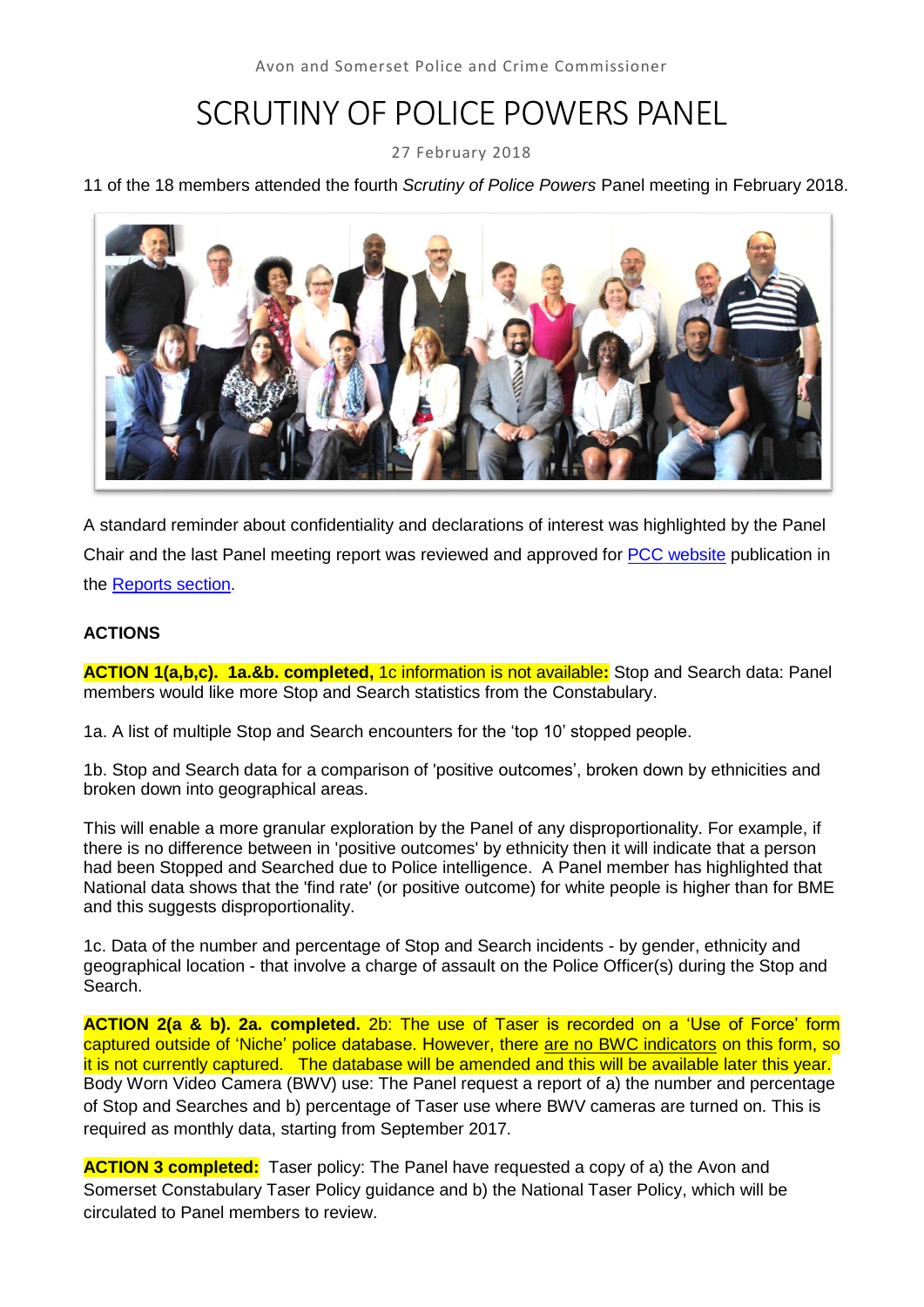**ACTION 4 completed:** Taser complaints: The Panel request from the Constabulary's Professional Standards Department a report of the number of complaints against the Police from complainants (by gender) about Taser use.

**ACTION 5 completed:** The Constabulary's Lead Taser Trainer, Karl Waltho, is invited to the next (May 2018) Scrutiny of Police Powers Panel meeting, to hear member concerns and to review the Taser use cases and the level of Taser deployment.

**ACTION 6 completed:** A media article about one of the cases will be circulated to members.

**ACTION 7 completed:** Police Powers headline report will be circulated to Panel members.

#### **CONSTABULARY PRESENTATIONS**

Constabulary updates and Question & Answer sessions took place for Taser use and for Stop and Search statistics (based on the Constabulary analytics application *Qlik Sense*), including geographic location and disproportionality.

#### **1. Stop and Search presentation by Chief Superintendent Ian Smith**

The Panel was reminded of the website: [www.police.uk](http://www.police.uk/) which holds national and local crime data maps and stop and search data, including by geographical area within the Avon and Somerset Policing area.

For example:<https://www.police.uk/avon-and-somerset/AW038/performance/stop-and-search/> Of the 2,899 stop and searches conducted between August 2017 and January 2018, 672 (23.18%) had a police outcome, and 1,807 (62.33%) had no further action taken. For 420 (14.49%), the outcome was not collected.

Of the 672 stop and searches that had a police outcome, in 538 (80.06%) cases the outcome was linked to the purpose of the search, and in 0 (0.00%) cases it was not linked. For 134 (19.94%), this data was not collected.

Chief Superintendent Smith provided the Panel with an update using Stop and Search data for October to December 2017(the last Quarter).

Approximately 500 Stop and Searches per month have taken place across the Avon and Somerset Policing area, a slight increase month-on-month, with around 25% having a 'positive outcome', meaning items found or an arrest.

Ethnicity breakdown is: White=68%; Black=16%; Asian=3%; Other=4%; and 9% (mostly white) are missing and this is being rectified via the Analytical application called *Qlik Sense* and by Office selfinput of this data. Bristol East, for example, has a population of 60% black people.

Avon and Somerset Police instigated a recent knife crime campaign, focussing on the Stapleton Road area in Bristol in response to stabbings and serious assaults. The victims have been young black males.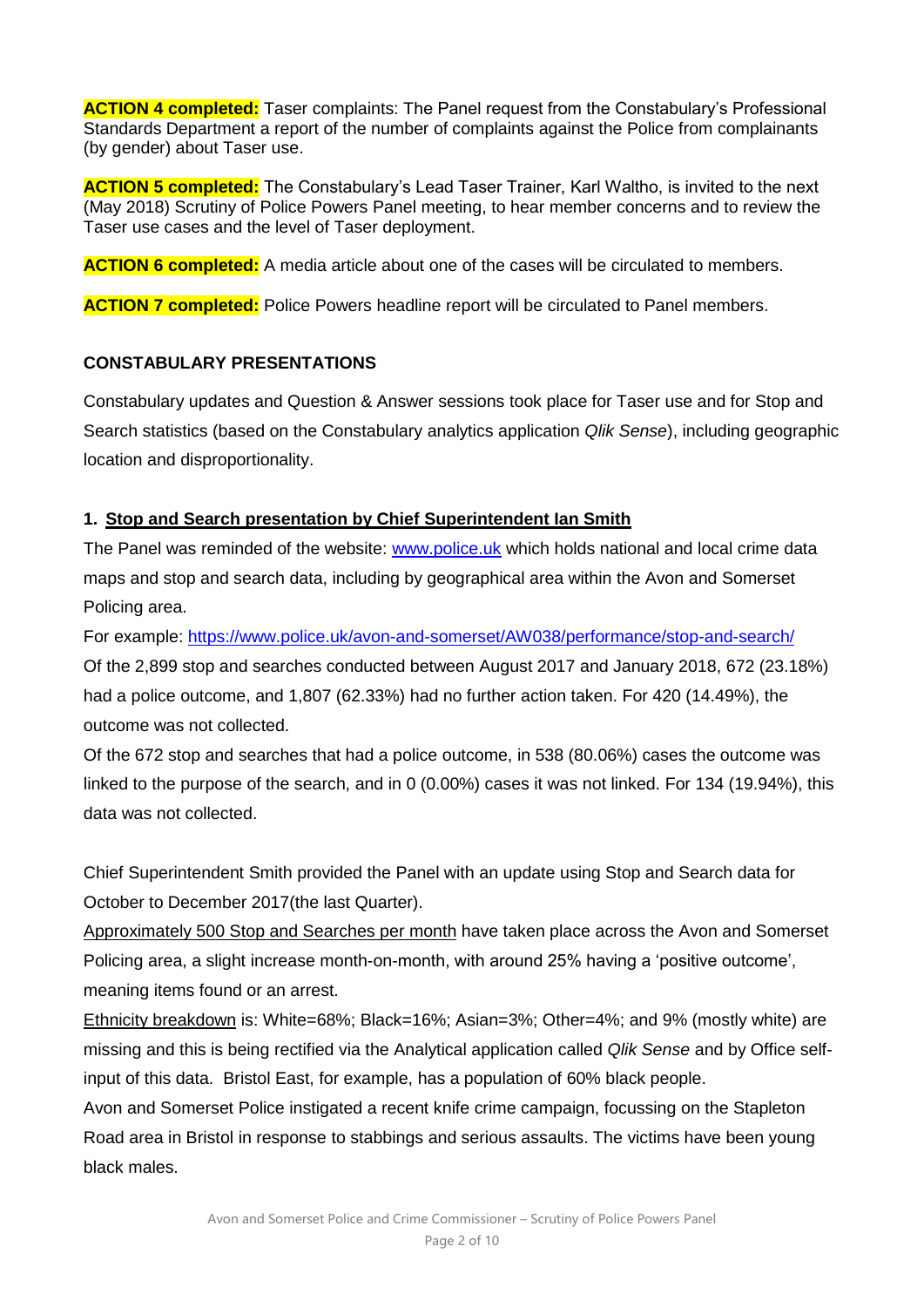Stop and Searches per 1000 of the population, by ethnicity is: Black=1.9; White=0.2; Asian=0.2; Other=0.6.

Geographical location breakdown is: Avon and Somerset Constabulary Northern area: 52%; Southern area: 40%; and 8% has no location recorded.

Police analysis of multiple stop and searches of BAME people has shown that 3 people were stopped and searched 5 times; 3 searched 4 times; and 12 searched 3 times.

Intelligence-led Stop and Searches mostly relate to weapons or are drugs-based. Police response to public-led calls include reports, for example, of a bag snatch. The Police Officer tells the person the grounds/reason for the stop and search.

The Question and Answers during the presentation include:

Q: What were the outcomes of the multiple stop and searches for the 18 BME people?

A: They were all positive outcomes.

Q: Statistics of multiple stop and searches for all people would be useful to review.

A: Yes. A similar Constabulary analysis to the BME people is planned, to understand multiple searches.

**See Action 1a above:** Request for a list of the top 10 people having multiple searches.

Q: Does the Police Officer identify the searched person's (subject's) ethnicity?

A: The subject self-defines ethnicity and also the Officer defines ethnicity on the mandatory search record (the subject can request a copy of the search record).

Q: Is drug-smell alone an acceptable ground to stop and search someone?

A: Avon and Somerset Police action 'smell alone' drug searches but less than 1% are for smell alone. Other grounds are required.

Q: Does Police Officer training for Stop and Search include unconscious bias?

A: Bristol East and Weston-super-Mare policing areas have had pilot training for the perception, impact and effect of stop and search. This includes being mindful of how proportionate the search would be.

Q: Perception Training is welcomed because the Stop and Searches per 1000 of the population for black people, at 1.9, is concerning. Community perception may be different to Police Officers.

4.8% of the population in Bristol are black (2011 census) so there is concern if 16% of stop and searches are of black people. Intelligence-basis and analysis is very important.

Viewing individual BWV for a Stop and Search, there is a difference between the encounter not being qualitatively good compared to the intelligence-basis and quantitative statistics.

Can the Constabulary provide gender statistics?

A: Gender statistics can be provided in the future. A good stop and search may not have a formal 'positive outcome'. Community perception is very important.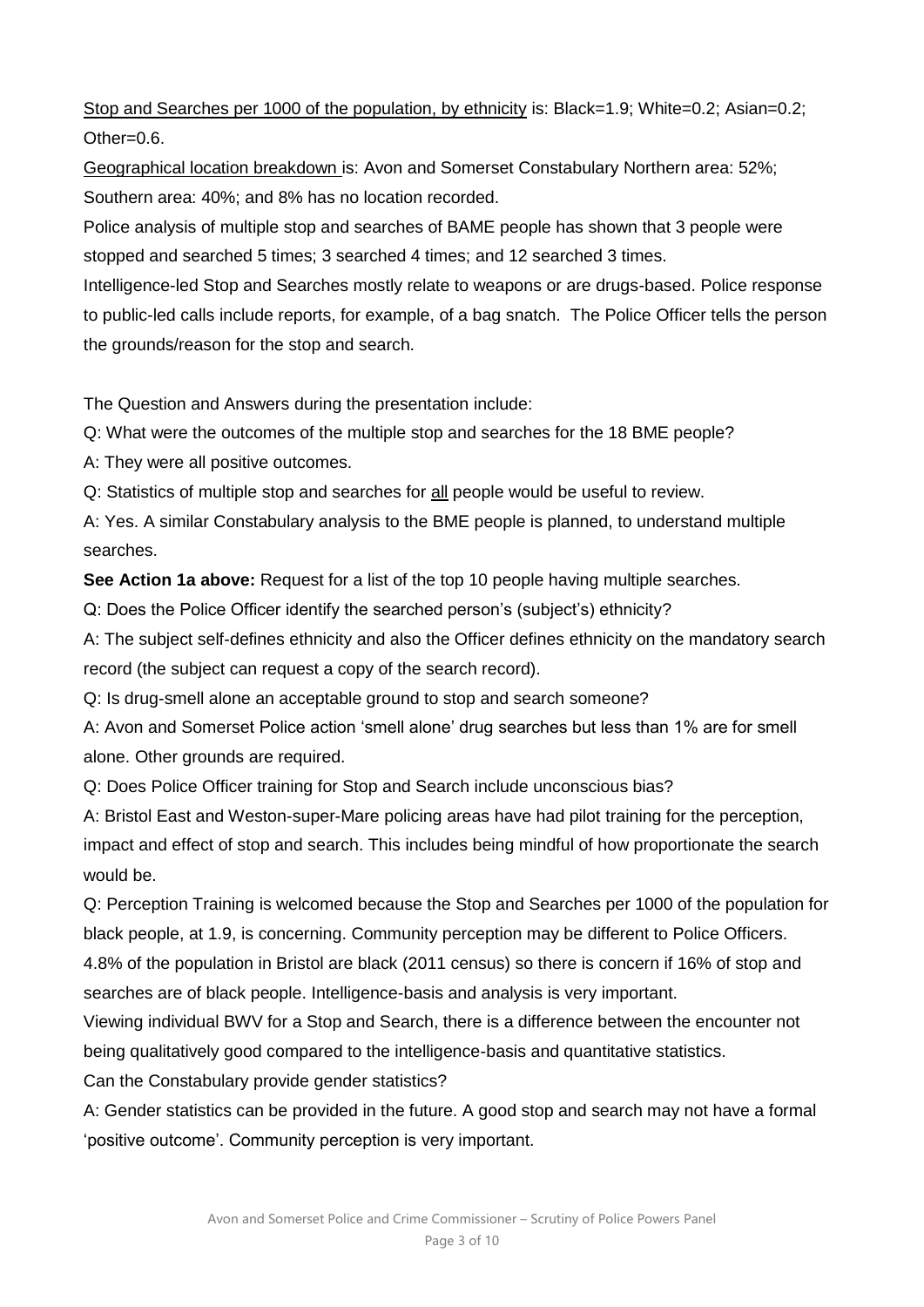**See Action 1b and 1c above:** Request for statistics for Stop and Search by geographical area, with population census data for ethnicity and outcomes data by ethnicity.

Q: Is there any impact analysis on Police Officers after they have attended the Unconscious bias training?

A: This is considered impactive and there is evaluation commissioning.

Q: Panel members have found when reviewing Stop and Search encounters, only about half have Body Worn Video (BWV) camera footage to view.

A: Half of Stop and Searches have BWV retained. Non-evidential footage is deleted off the Police system after 30 days. Chief Constable Andy Marsh and the Constabulary's lead Officer for Stop and Search, Chief Superintendent Ian Smith, are providing information, highlighting and informing Officers of the benefits of switching on BWV cameras and marking it as evidential in order to retain it. The Chief and Senior Officers are looking for 90% compliance in the next few months. See Action 2 above: The Panel request a report of the number and percentage of a) Stop and Searches and b) percentage of Taser use where BWV cameras are turned on.

Q: Is there any feedback from the stop and searched subjects?

A: There is none recorded on the search record. There have been 4 complaints in the last 12 months (since March 2017).

**Note:** The Chair of the Independent Resident's Panel (IRP) has agreed to review completed complaints against the Police with the theme of stop and search (IOPC complaint allegation category K, Breach of Code 'A' PACE on stop and search). The next IRP meeting is 14 June 2018.

## **2. Taser Update presentation by Chief Inspector John Holt**

A strategic background on Taser was given.

There has been an increase in the number of Police Officers carrying Tasers after Avon and Somerset Constabulary's evaluation and strategic threat and risk analysis. Our local Constabulary is mid way for Taser numbers compared to the National average.

The National Police Chiefs' Council (NPCC) has written a '10 years in' report, including the number of Tasers. This fed the lobby for more Tasers but there have been counter arguments.

'Taser' is a brand name of an American Company. The x26 version is being phased out and replaced by the x2 version. This is costly but the x2 has a longer range and a second shot capability.

The Assistant Chief Constable gave an positive example of the use of Taser from the evening before this Panel meeting, where a hammer was thrown at a female Police Officer. The first Taser shot was no effective but the second shot (in the leg) was effective.

The Panel sub-groups reviewed this BWV during the case review session – see Case 20 below. Taser use statistics: Jan-Dec 2016 = 98 Taser firings and Jan-Dec 2017 = 72 firings. Drawn = 433.

> Avon and Somerset Police and Crime Commissioner – Scrutiny of Police Powers Panel Page 4 of 10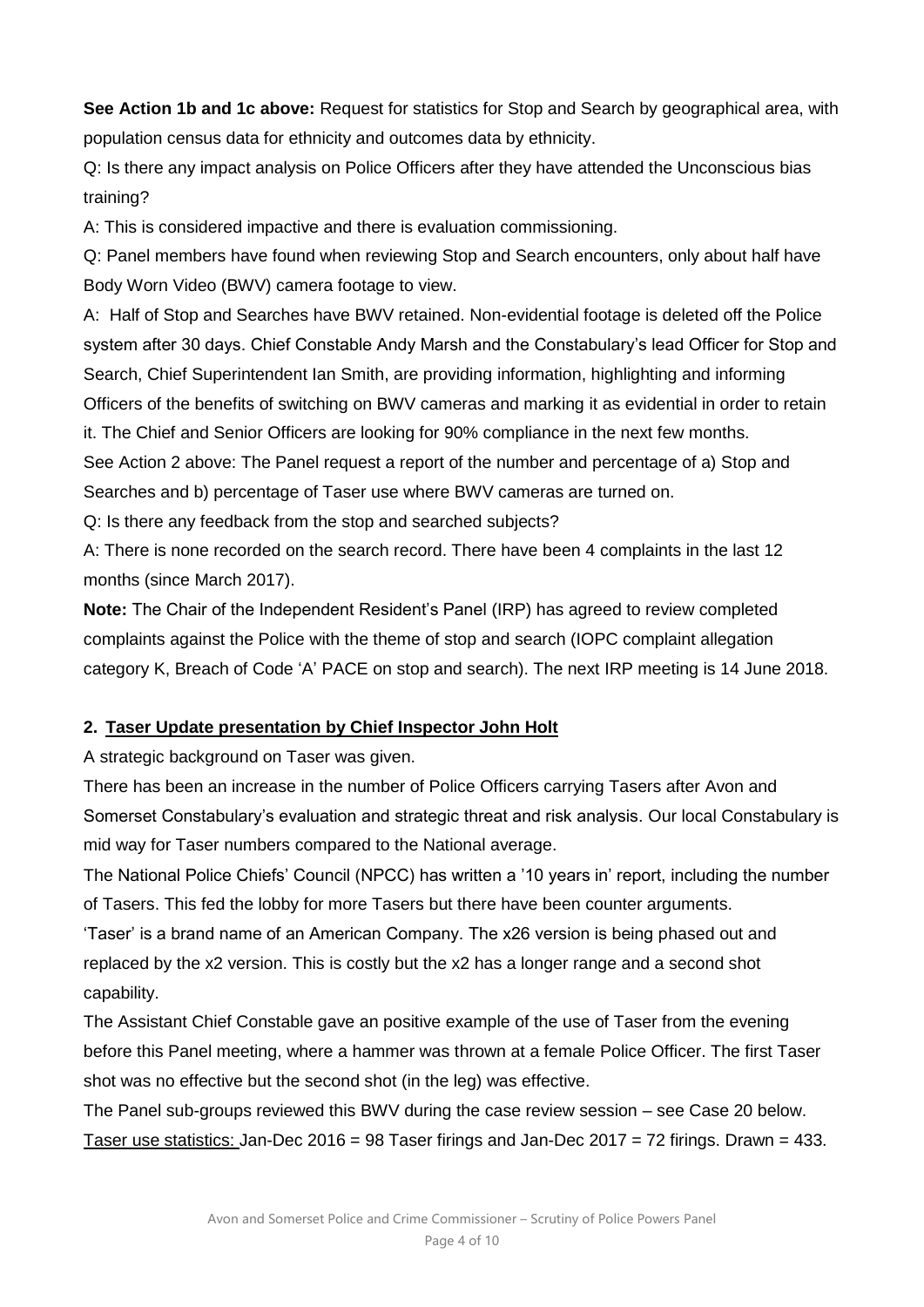A Police Inspector's authority is needed in Avon and Somerset Constabulary (this is optional nationally) to deploy a Taser. This is considered to be a good check and test. There is also Police Officer discretion to deploy a Taser. Training highlights the use of Taser as a deterrent. Police Officer Body Worn Video Camera (BWV) was rolled out to all Avon and Somerset front-line Police Officers in January 2017. All Taser Officers should have BWV switched on.

The Question and Answers during the presentation include:

Q: Is it possible for the BWV camera to automatically switch on?

A: Yes, it's technically possible, but not currently budgeted, not even for Firearms.

Q: Before Taser was introduced, what was the deterrent?

A: Engagement, communications and persuasion and other use of force tools, such as: CS gas (now pava spray); physical force, hand cuffs, leg restraints, working with other Police Officers, dogs and horses, as well as firearms. Society is changing and the equipment is too. Officers need the tools to do their job efficiently and effectively, proportionately and fairly.

One of the Police and Crime Commissioner (PCC) Sue Mountstevens' [Police and Crime Plan](https://www.avonandsomersetplan.co.uk/)

## priorities is: *The right people, right equipment and right culture.*

Chief Inspector Paul Wigginton has a draft data pack, which will be circulated to Panel members for comment.

**See Action 2, 3, 4 and 5 above**: Statistics for Taser use and BWV switched on; Taser Policy; Taser complaints; and Lead Taser Trainer invitation to the next Panel meeting.

#### **Note: Reminder about the Ride-Along Scheme**

If you would like to join and experience the daily work of a serving Police Officer on the beat (in their police vehicle and responding to incidents or observing staff in the Communications Department) then please view the Police website:

<https://www.avonandsomerset.police.uk/services/ride-along-scheme/>.

This scheme gives members of the public the chance to ask questions to Police Officers and Staff, which you may find of interest. The PCC considers this to be one of the best ways of allowing the public to see Police work first hand, the demand placed on Officers' time and how they target their efforts in the most productive way. You may find the Friday and Saturday evening period between 5p.m. to 2a.m. the most varied but you don't have to complete the whole shift and the Constabulary is happy to accommodate you whenever is suitable for you. The PCC realises that participating in the Ride Along Scheme involves an amount of your time but it is thoroughly recommend and the PCC welcomes your feedback on the experience.

## **PANEL FEEDBACK AND AOB**

The Panel report from the last meeting was available for further comments. There were further

questions about specific cases that had been reviewed.

The Panel Chair referred to the contents of his February 2018 report which had been circulated

before the Panel meeting. This includes the Stop and Search record and the default entry of 'Officer discretion'. The Chief Constable is investigating more free-text narrative.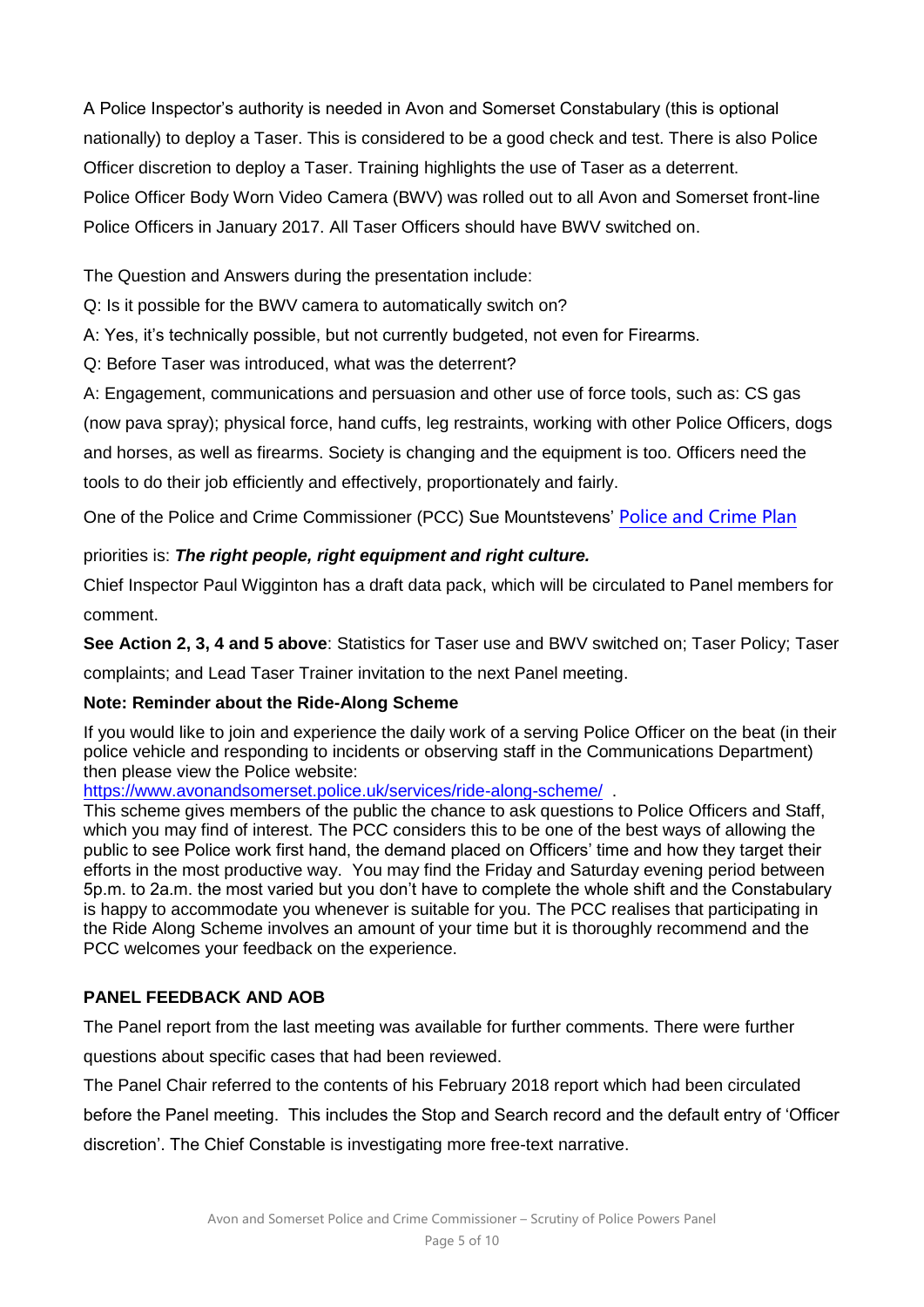The [www.police.uk](http://www.police.uk/) website was highlighted and based on the information on this website, Panel members are welcome to suggest individual stop and search cases to review.

**See Action 6 above:** A media article about one of the cases requested by the PCC for Panel review will be circulated to members.

**The next Panel meeting** is on Tuesday 29 May 2018 at Patchway Police Centre.

## **SUMMARY OF THE REVIEWED CASES**

Police incidents/cases for Taser use and Stop and Search were randomly selected from body worn video camera (BWV) footage. Panel members reviewed the associated narrative from the Police *Niche* database as well as the BWV footage. Incidents were selected within the time periods of December 2017 to February 2018 to date. The three sub-groups of members also reviewed two incidents where spit/bite guards were deployed by Police Officers.

## **Case 1: Taser red dot – 8/2/2018**

Overall appropriate Officer use of Taser?: Yes.

The use of the Taser red dot calmed down the distressed male. Quick Officer response and actions. The **Police Officer is commended** by the Panel members.

#### **Case 2: Stop and Search – 25/2/2018**

## Overall appropriate Officer grounds given to Stop and Search?: Yes

The Panel members consider this Stop and Search is correctly completed, with the right outcome and it is fair and free from any form of discrimination or bias. It is considered very well managed, with good use by the Officer of the name of the male during the conversation.

# **Case 3: Stop and Search and Spit guard use – 23/2/2018 – A known drug user is stopped in his vehicle.**

## Overall appropriate Officer grounds given to Stop and Search?: Yes

This is considered to be a good Stop and Search. This Stop and Search is correctly completed, with the right outcome and it is fair and free from any form of discrimination or bias. The Officers remain calm and are courteous to the males.

#### **Case 4: Stop and Search**

# Overall appropriate Officer grounds given to Stop and Search?: Yes

These are no member comments other than completion of the feedback form three points: This Stop and Search is correctly completed, with the right outcome and it is fair and free from any form of discrimination or bias.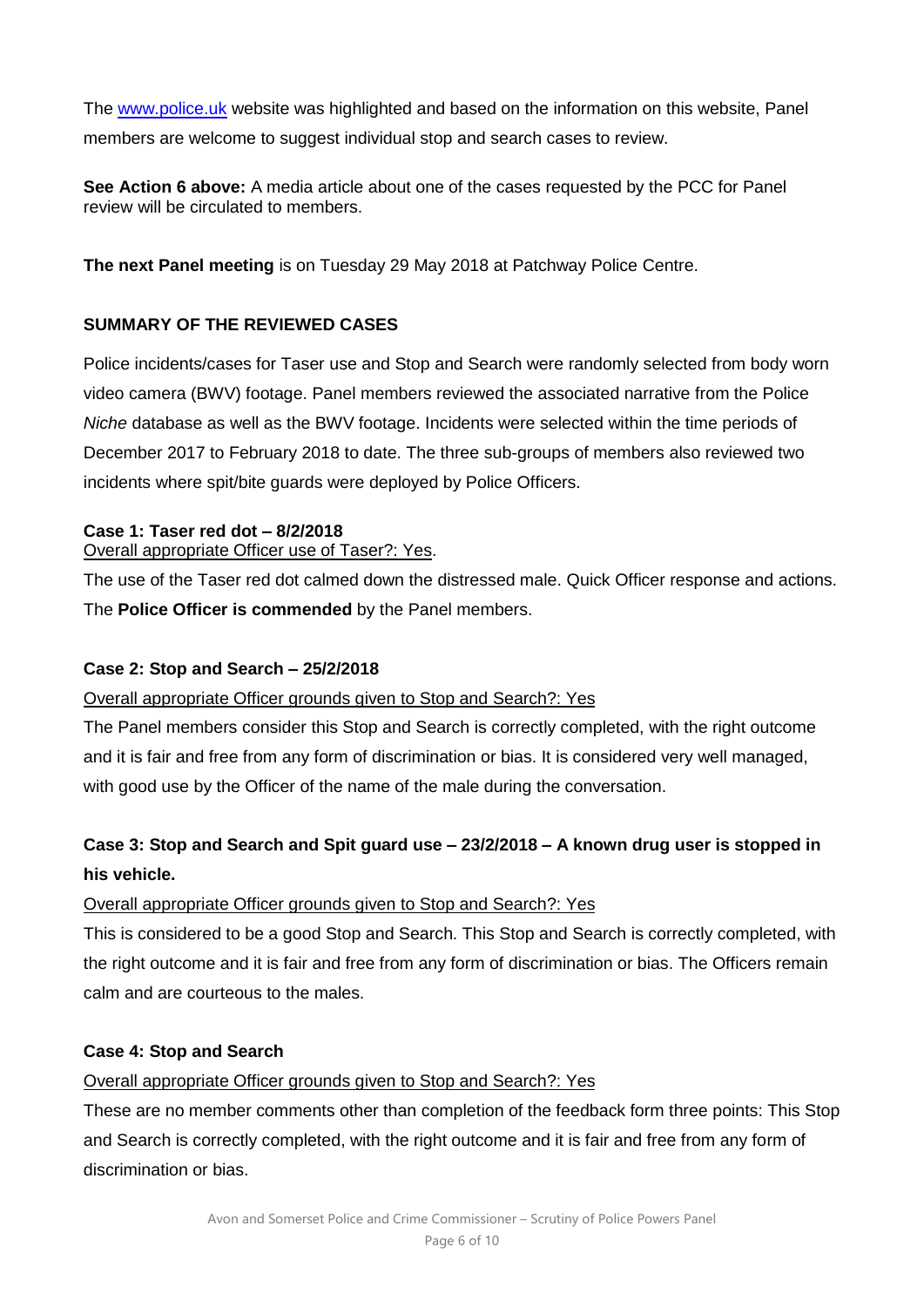# **Case 5: Stop and Search (PACE section 1, stolen goods) – 12/2/2018 2 a.m. – male reported looking into properties**

#### Overall appropriate Officer grounds given to Stop and Search?: Yes, entirely.

The Officer talked well with the male who was a little confrontational. However, member feedback is that the Officer should have told the male that he would be released after the search if nothing was found. The Officer seemed to change his tone of voice once he made a PNC check and learnt that the male had a criminal past.

# **Case 6: Taser – 19/2/2018 8.15 p.m. – M5 Motorway Services, Somerset West – Theft reported and male locked himself in office room of fuel station with scissors to his throat.**

## Overall appropriate Officer use of Taser?: Yes

BWV audio from one of the Tactical Firearms Team before arriving at the scene is helpful to set the scene. The negotiator talks to the male and there is around 40 minutes of talking. Reference is made to an Interpreter being required. The office door is forced and the Taser is fired. This is very good use of Police powers and Police work.

#### **Case 7: Stop and Search – 15/2/2018**

#### Overall appropriate Officer grounds given to Stop and Search?: Yes.

Very well handled by the male and female Officers, using positive communications. Very good explanation by the male Officer of all the Stop and Search narrative required (GOWISELY acronym). Compliments from the Panel to these Police Officers, including PC 167 Officer.

#### **Case 8: Taser drive stun – 10/2/2018 – Bristol Central – A violent prisoner**

Overall appropriate Officer use of Taser?: Yes, drive-strun used well. One issue is that the BWV footage is not continuous.

# **Case 9: Stop and Search (section 23 Police and Criminal Evidence Act (PACE), Misuse of drugs Act) – 13/2/2018 7.52 p.m.**

Overall appropriate Officer grounds given to Stop and Search?: Yes.

The Officer uses technology/equipment to efficiently and effectively record the Stop and Search information. There is no arrest.

There are no member comments other than completion of the feedback form three points: This Stop and Search is correctly completed, with the right outcome and it is fair and free from any form of discrimination or bias.

#### **Case 10: Stop and Search– 14/2/2018**

These are no member comments about this incident.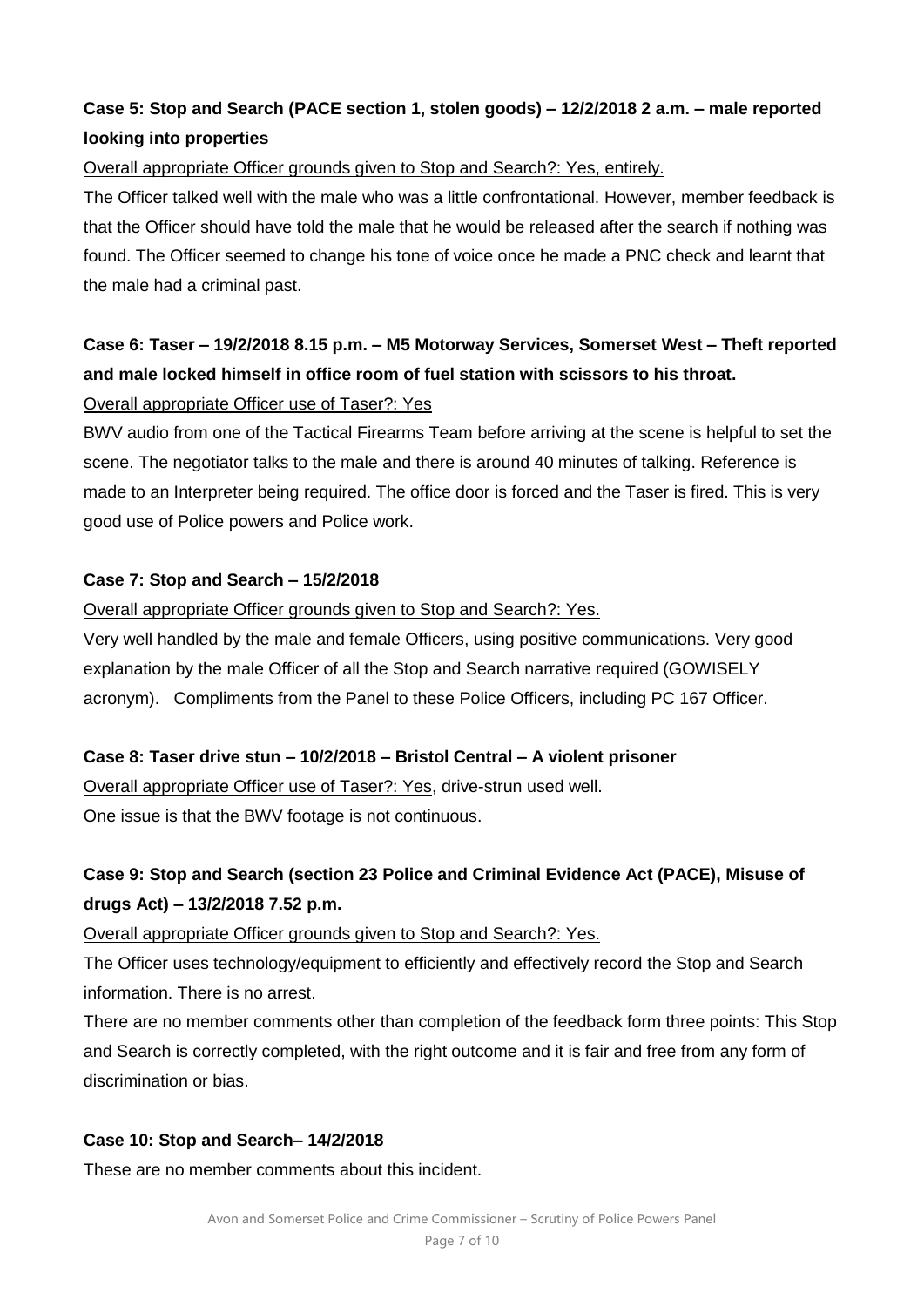# **Case 11: Stop and Search (section 23 PACE, misuse of Drugs Act) – 26/2/2018 – 3 males stopped in a vehicle**

The members comment that the Officer should have given the Stop and Search request when the male was outside the vehicle.

**Case 12: Spit guard use.** A male, known to Police, reported as drunk/drug taker in a car, and is arrested. At the Custody Unit the male spat away from the Officer. The spit guard is easily applied from the back of the male's head. The Officers are very calm and training is successfully applied.

**Case 13: Stop and Search – 29/1/2018 3.09 p.m. - Somerset West.** A white male, known to the Police Officers, is reported by shop staff. A stolen mobile phone was found on the person. This is a proper search with a 'positive' outcome.

Overall appropriate Officer grounds given to Stop and Search?: Yes.

**Case 14: Stop and Search (s.23 misuse of drugs) – Bristol** – 31/1/2018 at 3:05 p.m. A BME 17 year old male is seen with a drug dealer.

Overall appropriate Officer grounds given to Stop and Search?: Yes. A clear explanation. Cannabis is found on the male. The Officer offered the male access to the Drugs Education Programme. A good approach by the Officers who treated the male respectfully.

**Case 15: Stop and Search and Taser red dot – 30/12/2017.** Intelligence of a male with a knife and may harm himself.

Overall appropriate Officer grounds given to Stop and Search and Taser use?: Yes.

The Officer uses the Taser red dot and the female Officer searches the male. The gender difference for the search seems to de-escalate the situation. The search is negative. The use of the Taser red dot is considered entirely appropriate for the safety of the male.

**Case 16: Stop and Search – Dec. 2017**. Intelligence regarding a fight and a knife.

Overall appropriate Officer grounds given to Stop and Search?: Yes.

The Officer explains why the person is stopped. A 'negative' result (nothing found).

**Case 17: Stop and Search – Dec. 2017, 2 a.m. – Somerset East**. A call to the Police regarding a knife, with a good description.

Overall appropriate Officer grounds given to Stop and Search?: Yes.

The male states that the knife is for use "in the wilderness" (2a.m. Frome Town Centre). The Officer is excellent, with great patience towards the male and his girlfriend.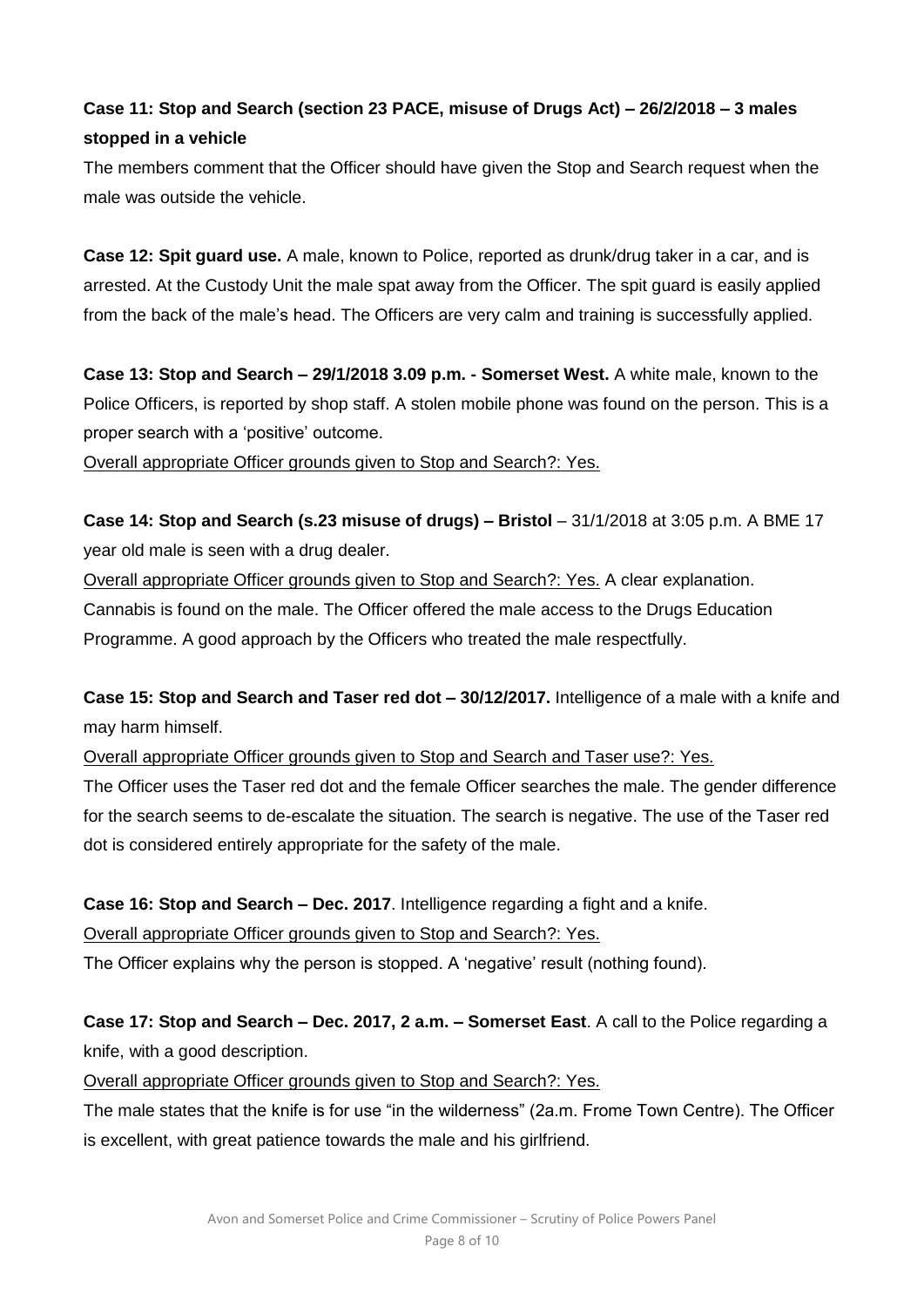## **Case 18: Taser – 8/1/2018 3.40 p.m. – male reported looking into properties**

#### Overall appropriate Officer use of Taser?: Yes.

Stolen car registration plates. Police intelligence that male has previously threatened Police Officers, has weapons and is a heroin user. Officers enter the house (the mother objecting) using PACE section 17 (the right to enter for: an arrest for an indictable offence; arresting someone absconded from prison; or danger to life and limb. Also reasonable grounds for believing the person is present).

The male's car is parked outside the house and he is found upstairs, hiding on the floor beside the bed. Taser red dot for reason given that not known what male may have in his hands.

# **Case 19: Taser fired – Dec. 2017 – male reported as threatening to stab a man. Has a knife and is off his head**

#### Overall appropriate Officer use of Taser?: Yes.

Police intelligence is that the male has a history of self-harming.

The female Officer with the Taser approaches the male and clear warnings are given. The male has a broken glass in his hand. He is told to get on the ground but refuses. The Taser is aimed at the male who says "Chop your heads off". An arrest is required and it is the Officer's decision about the safest way of getting the threatening situation under control. The Taser is fired after the male refuses to lie on the ground.

# **Case 20: Taser fired and PAVA sprayed after baton used – 27/2/2018 Bristol 11:30 p.m. – male reported as having a hammer.** This case was highlighted by Chief Constable Marsh to all

Police Officers and Staff and also highlighted by Assistant Chief Constable Cullen to the Panel. Overall appropriate Officer use of police powers, including Taser fire?: Yes, entirely appropriate. Panel commendation to the Officers who manage and contained the situation.

The male Officer uses his baton on the male's leg, to no effect. The female Officer fires her Taser, but again, to no effect. The male throws the hammer towards the female Officer who then has to load another cartridge in the Taser (x26, not the new x2 double cartridge version). Another female Officer sprays PAVA at the male and physically detains him on the ground, along with another Officer. The male is arrested for affray.

#### *Police response:*

Thank you to the panel for another Scrutiny of Police Powers Panel meeting full of invaluable discussion and debate. As discussed previously, I am keen that we use the views and learning taken from these meetings in a meaningful way to help shape the Constabulary moving forward.